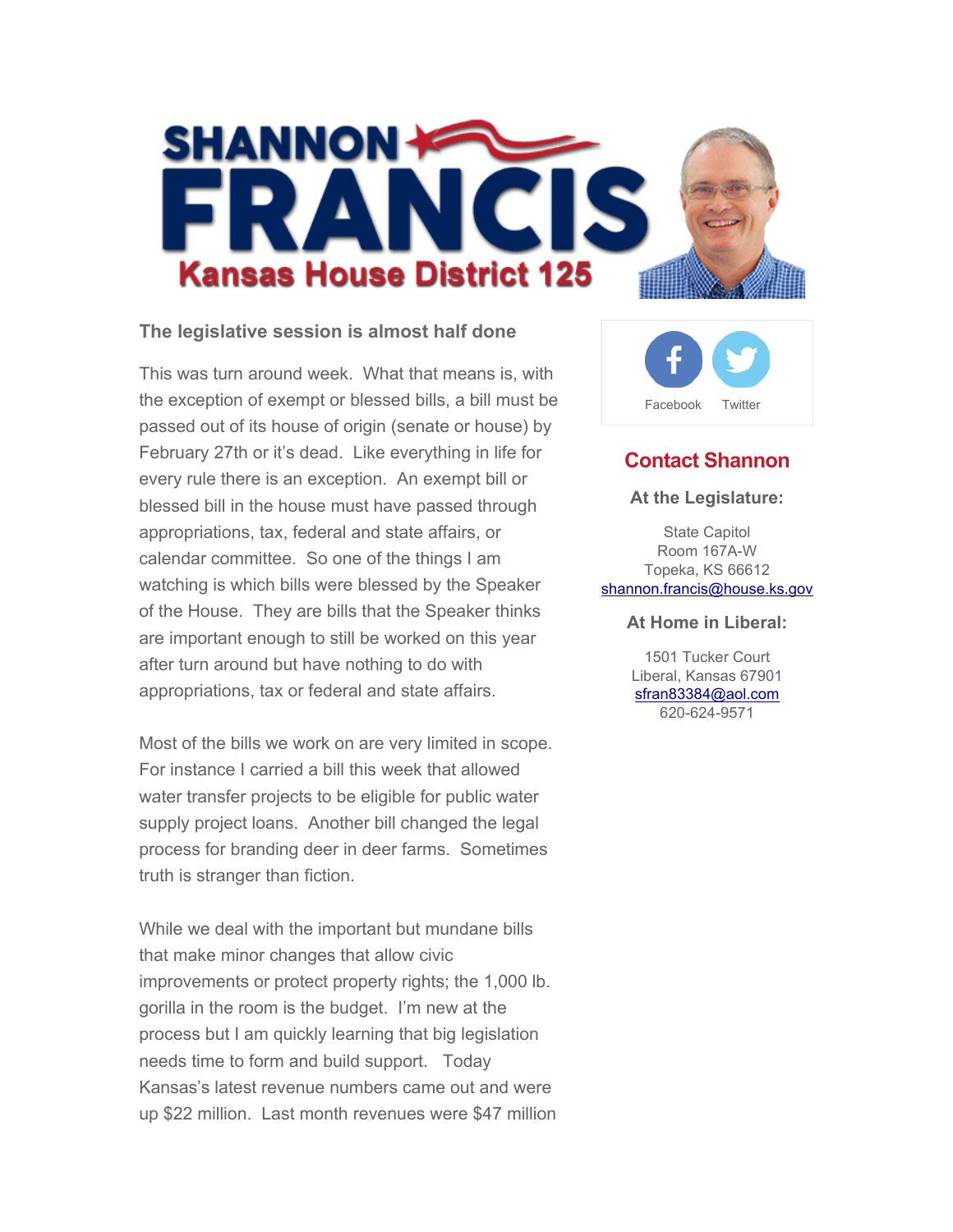below estimates. Hopefully today the rebound begins.

### **Looking Forward**

Statutorily we are required to produce a budget with a 7.5% reserve, some where around \$450 million. The current plan has a \$245 million reserve in July of 2017. Education spending will be block granted and at roughly the same amount as it is today. To get to these numbers we take another \$132 million out of transportation in 2016 and 2017. This plan relies on increases to tobacco and alcohol taxes that may not pass. I have no problems tightening our belt to get through a tough time. My concern is in 2018 and 2019, to make these budgets work we have to continue to take money from transportation and there is still no increase in education funding.

# **Weekly Coffee Meetings**

I will not be having a coffee this Saturday, February 28th instead I will be at the Legislative Update sponsored by the Liberal Chamber of Commerce on March 2, Monday 11:30 at the Depot.

## **Contact Info**

Thank you for the opportunity to serve during these challenging times. Our rural communities are the backbone of a strong Kansas. During the session please contact me any time. My office is 167-W, my phone number is 785-296-7655 and my email is shannon.francis@house.ks.gov.

### **Shannon Francis**

125<sup>th</sup> District Representative Kansas House of Representatives